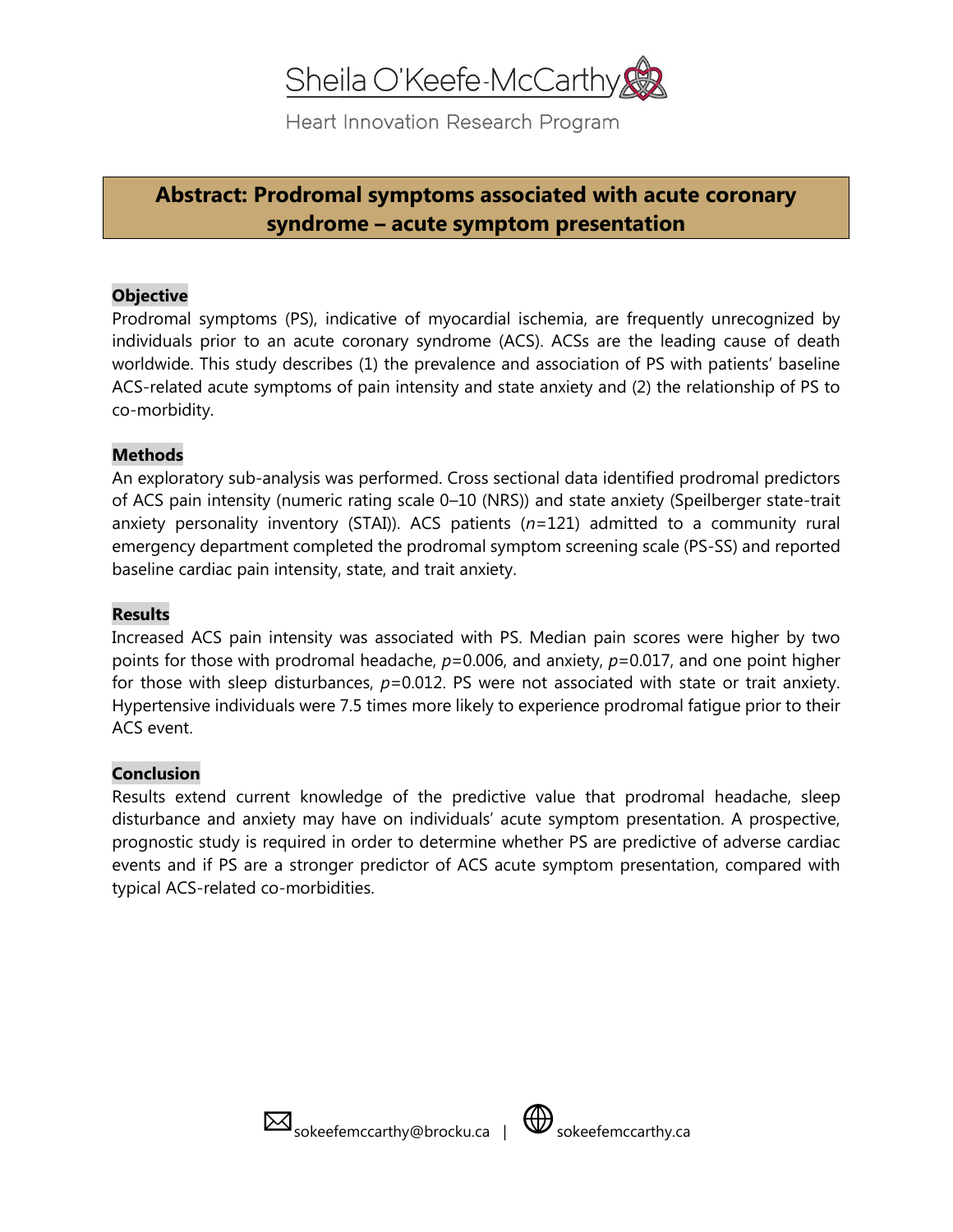# Sheila O'Keefe-McCarthy

Heart Innovation Research Program

## Table 1 Association of PS with cardiac pain intensity, state and trait anxiety [unadjusted]

| Symptom                                 | Baseline pain intensity |             | State anxiety |         | Trait anxiety |         |
|-----------------------------------------|-------------------------|-------------|---------------|---------|---------------|---------|
|                                         | Mean (SD)               | $P$ -value* | Mean (SD)     | P-value | Mean (SD)     | P-value |
| Unusual aches                           |                         | 0.520       |               | 0.500   |               | 0.397   |
| Yes                                     | 1.9(2.5)                |             | 44.5 (6.4)    |         | 48.5 (4.6)    |         |
| No                                      | 2.0(2.3)                |             | 45.3(6.0)     |         | 47.6 (5.6)    |         |
| Unusual fatigue                         |                         | 0.673       |               | 0.642   |               | 0.650   |
| Yes                                     | 2.0(2.4)                |             | 44.7 $(6.1)$  |         | 47.8 (5.3)    |         |
| No                                      | 1.9(2.3)                |             | 45.2 (6.3)    |         | 48.2(5.1)     |         |
| Sleep disturbances                      |                         | 0.012       |               | 0.613   |               | 0.653   |
| Yes                                     | 2.5(2.5)                |             | 44.7 (6.3)    |         | 48.3 (5.0)    |         |
| No                                      | 1.6(2.2)                |             | 45.3 (5.9)    |         | 47.9 (5.3)    |         |
| Headaches                               |                         | 0.006       |               | 0.660   |               | 0.373   |
| Yes                                     | 3.2(3.0)                |             | 45.4 (5.8)    |         | 48.7 (5.6)    |         |
| <b>No</b>                               | 1.6(2.0)                |             | 44.8 (6.3)    |         | 47.7(5.1)     |         |
| <b>Dizziness</b>                        |                         | 0.607       |               | 0.153   |               | 0.268   |
| Yes                                     | 2.0(2.3)                |             | 46.0(5.3)     |         | 48.6 (5.0)    |         |
| No                                      | 1.9(2.4)                |             | 44.3 (6.6)    |         | 47.5 (5.3)    |         |
| Shortness of breath                     |                         | 0.341       |               | 0.203   |               | 0.224   |
| Yes                                     | 2.1(2.5)                |             | 45.5 (6.0)    |         | 48.4 (5.5)    |         |
| No                                      | 1.7(2.3)                |             | 44.0 (6.3)    |         | 47.2 (4.6)    |         |
| Chest pain                              |                         | 0.397       |               | 0.405   |               | 0.517   |
| Yes                                     | 2.1(2.4)                |             | 45.2 (5.8)    |         | 48.2 (4.8)    |         |
| No                                      | 1.7(2.2)                |             | 44.2 (7.0)    |         | 47.5(6.2)     |         |
| Anxiety                                 |                         | 0.017       |               | 0.889   |               | 0.686   |
| Yes                                     | 2.4(2.4)                |             | 45.0 (6.0)    |         | 48.1 (5.8)    |         |
| No                                      | 1.4(2.2)                |             | 44.8 (6.4)    |         | 47.7 (4.2)    |         |
| Other                                   |                         | 0.780       |               | 0.143   |               | 0.400   |
| Yes                                     | 1.8(2.1)                |             | 45.7 (6.2)    |         | 47.6 (4.6)    |         |
| No                                      | 2.2(2.6)                |             | 44.0 (6.0)    |         | 48.4 (5.8)    |         |
|                                         |                         |             |               |         |               |         |
| *Non-parametric Wilcoxon rank-sum test. |                         |             |               |         |               |         |

## **Table 2** Prevalence of PS between Women and Men

| Symptom             | Overall   | Female    | Male      | b-value for                |  |
|---------------------|-----------|-----------|-----------|----------------------------|--|
| Presence vs Absence | N(%)      | N(%)      | $N$ (%)   | differences<br>across sex* |  |
| Unusual aches       | 49 (40.8) | 26(41.9)  | 23 (39.7) | 0.800                      |  |
| Unusual fatigue     | 64 (53.3) | 34 (54.8) | 30(51.7)  | 0.733                      |  |
| Sleep disturbances  | 44 (37.0) | 23(37.1)  | 21(36.8)  | 0.977                      |  |
| Headaches           | 31(25.8)  | 14 (22.6) | 17(29.3)  | 0.400                      |  |
| <b>Dizziness</b>    | 46 (38.3) | 22(35.5)  | 24(41.4)  | 0.507                      |  |
| Shortness of breath | 74 (61.7) | 38(61.3)  | 36(62.1)  | 0.930                      |  |
| Chest pain          | 85 (70.8) | 42 (67.7) | 43 (74.1) | 0.441                      |  |
| Anxiety             | 70 (58.3) | 38(61.3)  | 32 (55.2) | 0.497                      |  |
| Other               | 65 (54.2) | 34 (54.8) | 31 (53.5) | 0.879                      |  |

Other: gastric complaints of (nausea, indigestion, heartburn) and reports of-diaphoresis, palpitations, arm numbness, blurred vision, and confusion).